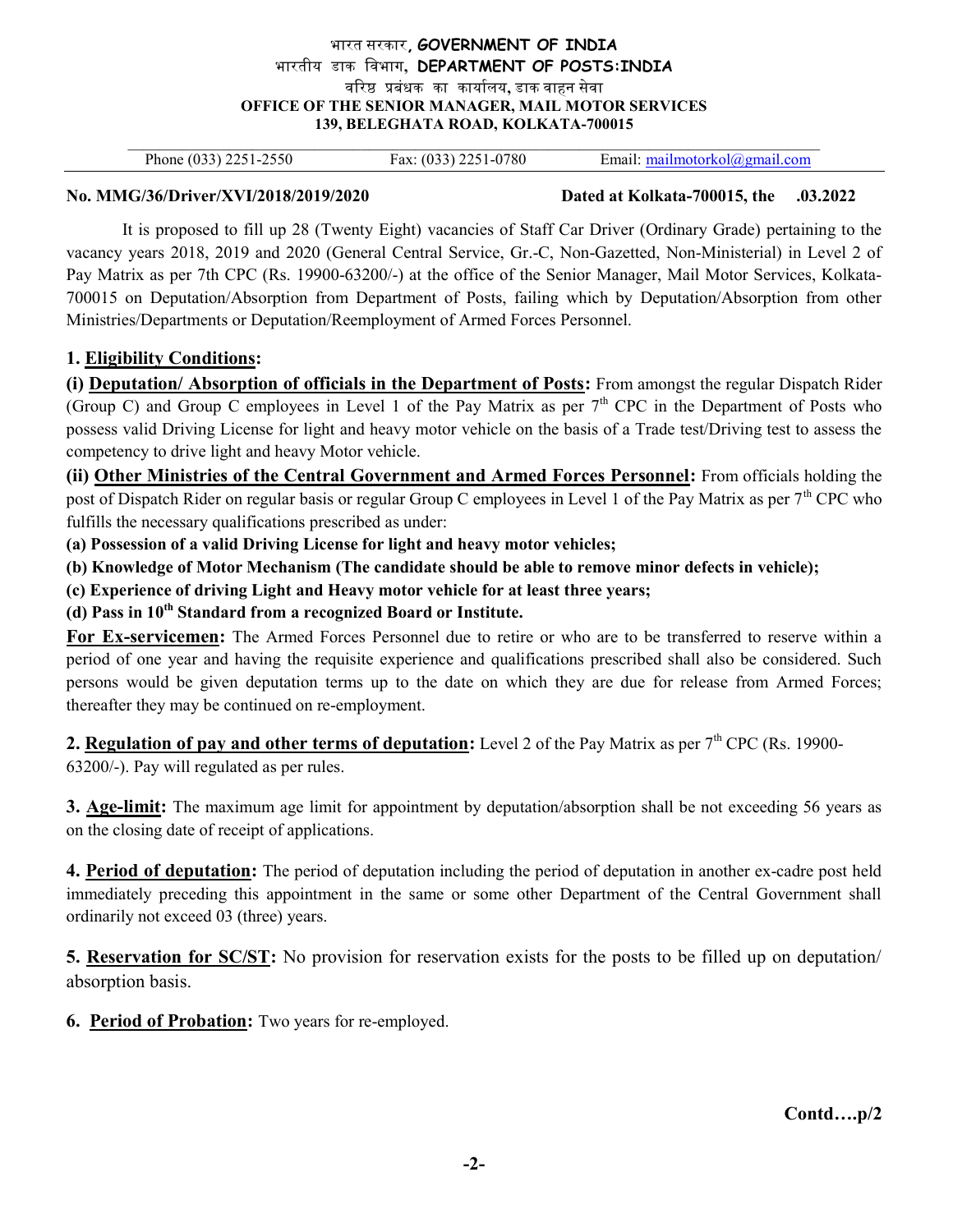7. Application (in duplicate) of the eligible candidates in the prescribed proforma (Annexure-I) whose services can be spared immediately on selection, together with the certificate from the Forwarding Authority (in proforma Annexure - II) may be forwarded to this office along with the following documents:

- (a) Integrity certificate
- (b) List of major/minor penalties imposed if any, on the official during the last 10 years; (if no penalty has been imposed a "NIL'' certificate should be enclosed)
- (c) Vigilance Clearance Certificate.
- (d) Attested photocopies of the ACRs/APARs for the last five years (2015-16 to 2019-20) (attested on each page by a Gazetted officer, wherever applicable)

 The required documents mentioned in the notification along with relevant documents in support of qualification and experience, may be forwarded to "The Senior Manager, Mail Motor Services, 139, Beleghata Road, Kolkata-700015", through proper channel within 30 days from the date of publication of notification in the Employment News. The envelope of the applications should be duly superscripted with "Application for the post of staff Car Driver (Departmental)". Applications not forwarded through proper channel or those received without the requisite certificates and necessary documents or received after last date will not be entertained. The trade test will be conducted as per pattern and syllabus prescribed by the Dte. Vide no. 08-01/2019-SPN-1 dated 06.05.2020. The requisite details with regards to age limit, eligibility qualification, experience, application format, syllabus and other terms & conditions are available on the website 'www.indiapost.gov.in'.

8. The candidates who apply for the post will not be allowed to withdraw their candidature subsequently.

# Enclosed: Annexure-I & II

प्रबन्धक/Manager डाक मोटर सवेा/Mail Motor Services कोलकाता-700015/Kolkata-700015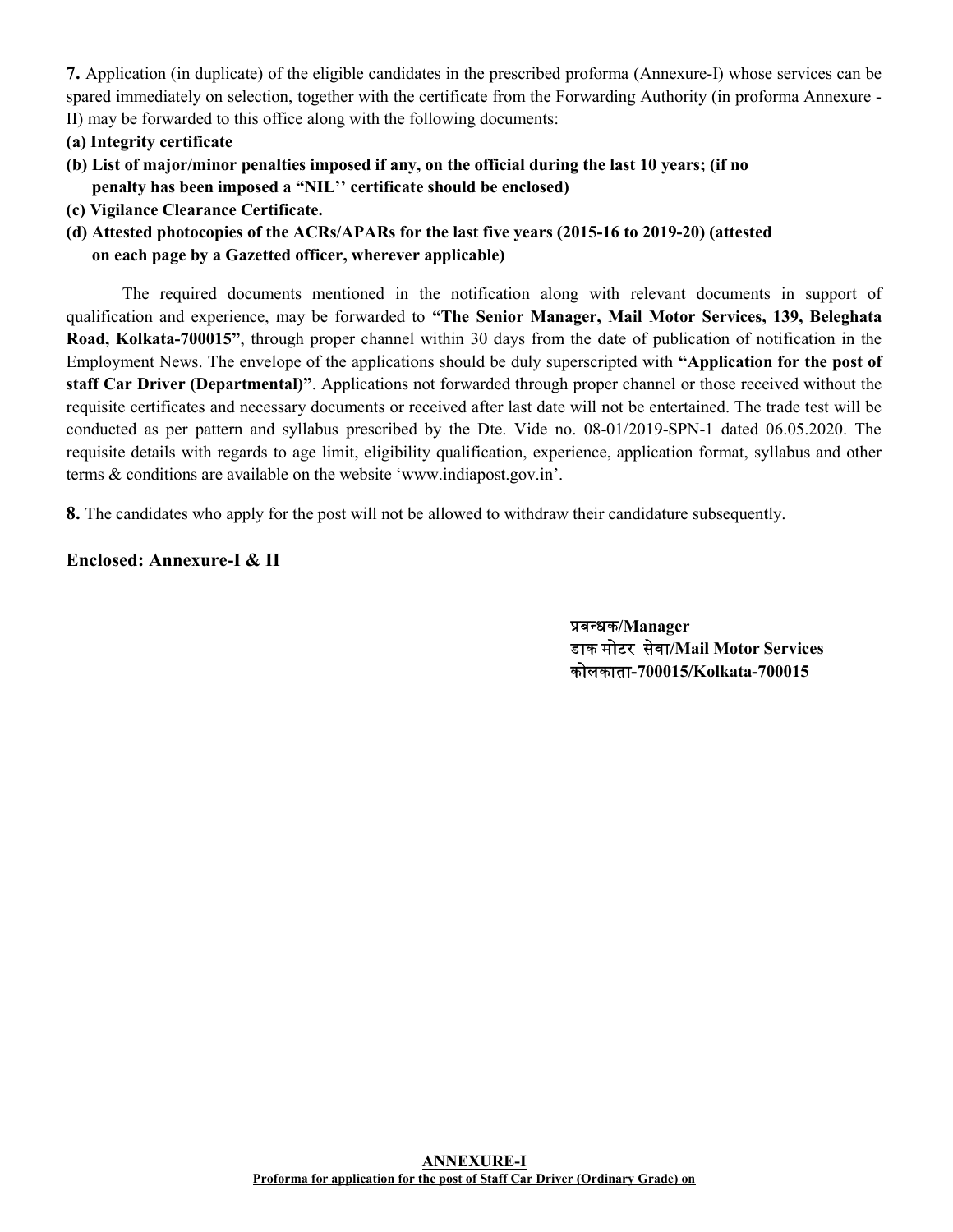### Deputation/Absorption/ Reemployment basis at MMS, Kolkata

- 1. Name and postal address (in Block Letters) with Telephone No.:
- 2. Date of Birth (in Christian Era):
- 3. Date of retirement under Central Govt. Rules:
- 4. Educational qualifications: (Enclose a separate sheet, duly authenticated by your signature, if the space below is insufficient)
- 5. a. Do you hold analogous post on regular basis in the parent cadre or department: b. Do you possess three years' regular service in posts in Pay Level 1 of Pay Matrix as per 7<sup>th</sup> CPC or equivalent; if yes, Name of the post held:
	- c. Do you possess a valid driving license; if yes, enclose copy:
	- d. Do you possess knowledge of Motor Mechanism:
	- e. Do you possess experience of Driving Light and Heavy
	- motor vehicle for at least three years; If yes, enclose the relevant documents:
	- f. Do you possess at least three years service experience
	- as Home Guard/ Civil volunteers:
- 6. Details of employment, in chronological order (Stating from entry in Central Government Service). Enclose a separate sheet, duly authenticated by your signature, if the space below is insufficient:

| Post held<br>Office/<br>Organization<br>pay | with scale of | <b>Period of service</b> |                    | <b>Basic Pay and Pay Scale</b><br>(Pre-revised) |              |              | <b>Basic Pay (Revised)</b><br>with Pay Level in Pay<br><b>Matrix</b> |                                | Nature of<br>appointment whether |
|---------------------------------------------|---------------|--------------------------|--------------------|-------------------------------------------------|--------------|--------------|----------------------------------------------------------------------|--------------------------------|----------------------------------|
|                                             | from          | to                       | Pay<br><b>Band</b> | <b>Basic</b><br>Pay                             | Grade<br>Pay | Pay<br>Level | <b>Basic Pav</b>                                                     | regular/ ad-<br>hoc/deputation |                                  |
|                                             |               |                          | 4                  | 5                                               | 6            |              | 8                                                                    | q                              | 10                               |
|                                             |               |                          |                    |                                                 |              |              |                                                                      |                                |                                  |
|                                             |               |                          |                    |                                                 |              |              |                                                                      |                                |                                  |

- 7. Nature of present employment, i.e ad-hoc or temporary or permanent:
- 8. In case the present employment is held on deputation please state:-
- a) The date of initial appointment:
- b) Period of appointment on deputation:
- c) Name of parent office/Organization to which you belong:
- 9. Are you in revised scale of pay? If yes, give the date from which the revision took place and also indicate the pre-revised scale:

| Date | Pay Scale<br><b>Basic pay</b><br>(pre-revised)<br>(pre-revised) |  | Date of revision of<br>pay | Revised scale of pay,<br>Pay Matrix Level as per<br>$7th$ CPC | Revised basic pay |
|------|-----------------------------------------------------------------|--|----------------------------|---------------------------------------------------------------|-------------------|
|      |                                                                 |  |                            |                                                               |                   |

- 10. Total emoluments drawn per month in Rs.:
- 11. Additional information, if any, which you would like to mention in support of your suitability for the post: (Enclose a separate sheet if the space is insufficient)
- 12. Full postal address of forwarding authority with name & telephone no.:
- 13. Whether belongs to SC/ST:
- 14. Remarks:

Note: The candidates who apply for the post will not be allowed to withdraw their candidature subsequently.

| <b>Station:</b> |  |
|-----------------|--|
| <b>Date:</b>    |  |

Signature of the Candidate: \_\_\_\_\_\_\_\_\_\_\_\_\_\_\_\_\_\_\_\_\_\_\_\_\_\_\_\_\_\_\_\_\_\_\_ Name of the Official: \_\_\_\_\_\_\_\_\_\_\_\_\_\_\_\_\_\_\_\_\_\_\_\_\_\_\_\_\_\_\_\_\_\_\_ Station: \_\_\_\_\_\_\_\_\_\_\_\_\_\_\_\_\_ Full address of the Office: \_\_\_\_\_\_\_\_\_\_\_\_\_\_\_\_\_\_\_\_\_\_\_\_\_\_\_\_\_\_\_\_\_

Date: \_\_\_\_\_\_\_\_\_\_\_\_\_\_\_\_\_\_ Telephone No./Fax No.: \_\_\_\_\_\_\_\_\_\_\_\_\_\_\_\_\_\_\_\_\_\_\_\_\_\_\_\_\_\_\_\_\_\_\_